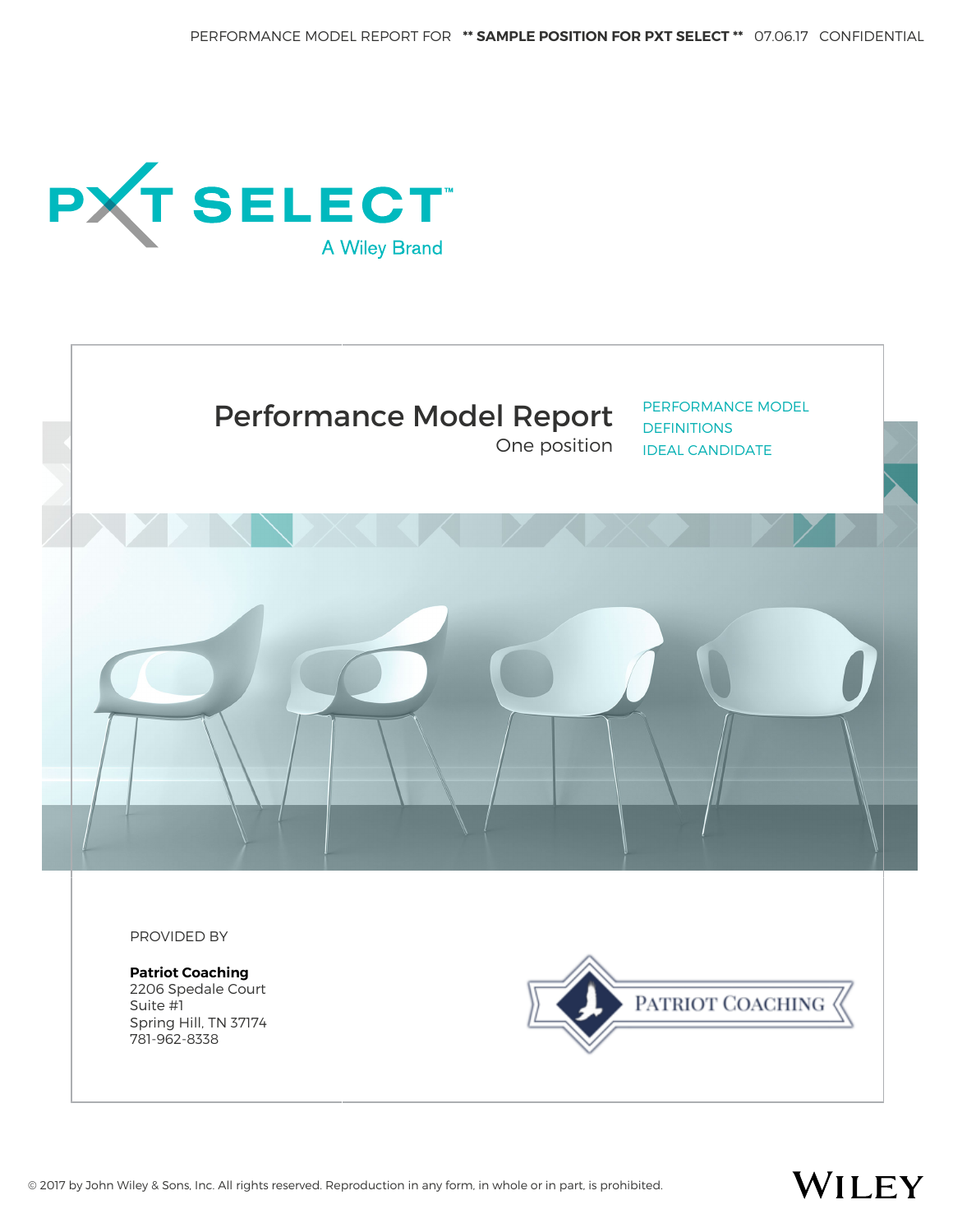# INTRODUCTION

This report presents the Performance Model for \*\* Sample Position for PXT Select \*\* by indicating the desired range of scores on a variety of scales. The ideal candidate would score within each of the highlighted ranges. Further, this report will provide insight into the meaning of each scale and will help you understand the ideal employee for the role.

| What's in this report?                                                             |                                                                        |                                                                                                                                      |  |  |  |  |  |
|------------------------------------------------------------------------------------|------------------------------------------------------------------------|--------------------------------------------------------------------------------------------------------------------------------------|--|--|--|--|--|
| <b>PERFORMANCE MODEL</b><br>Range of scores typical<br>for success in the position | <b>DEFINITIONS</b><br>Each of the styles and<br>traits will be defined | <b>IDEAL CANDIDATE</b><br>A statement describing<br>the ideal candidate for<br>this position will appear<br>for each style and trait |  |  |  |  |  |
|                                                                                    |                                                                        |                                                                                                                                      |  |  |  |  |  |

## What is a Performance Model?

The Performance Model is a tool used to determine the fit between a candidate and a given position. The Model takes into account the abilities and perspectives that correspond to a good job fit and provides the ranges of various measures that are predictive of success in the position. An individual's assessment results can then be compared to the Model to gauge the fit between the person and the position.

The Model consists of a range of scores for the Thinking Style and Behavioral Traits scales where most of the successful performers in this position tend to fall. The farther outside this range (Performance Model) an individual's scores fall, the less likely the individual will fit the role.

Interests for the Performance Model are based on the interests identified by those most successful in the position. The greater the degree of alignment between the individual's top three interests and the top three in the Performance Model, the more likely he or she is to find the job activities motivating and enjoyable, which could potentially keep him or her more engaged in the position.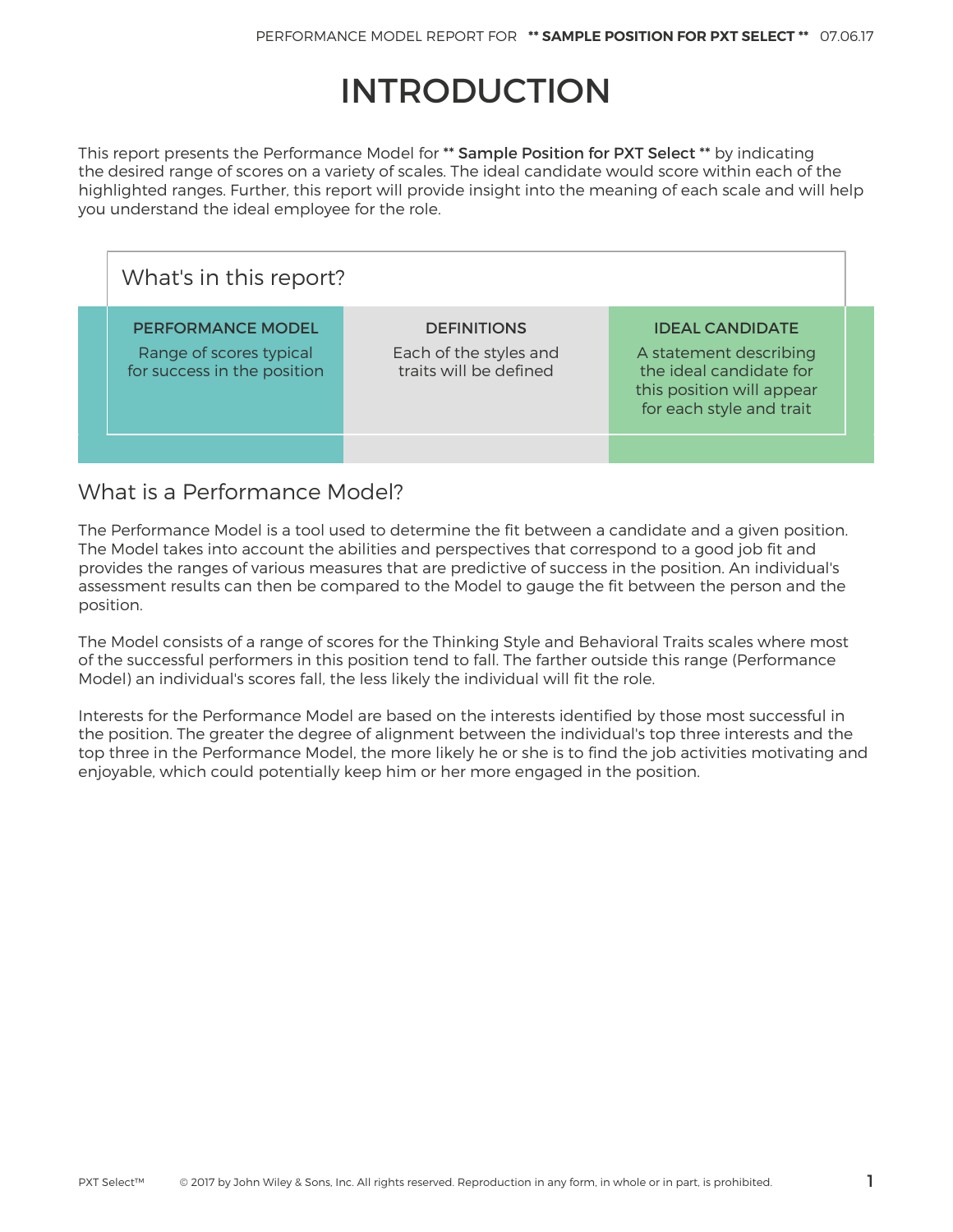# Performance Model

For \*\* Sample Position for PXT Select \*\*

The highlighted ranges represent the \*\* Sample Position for PXT Select \*\* Performance Model.

### THINKING STYLE



### BEHAVIORAL TRAITS

| Pace                                                |              |
|-----------------------------------------------------|--------------|
| < STEADY                                            | URGENT >     |
| <b>Assertiveness</b>                                |              |
| < UNASSUMING                                        | FORCEFUL >   |
| <b>Sociability</b>                                  |              |
| <reserved< th=""><td>OUTGOING &gt;</td></reserved<> | OUTGOING >   |
| <b>Conformity</b>                                   |              |
| < STRONG-WILLED                                     | COMPLIANT >  |
| <b>Outlook</b>                                      |              |
| < SKEPTICAL                                         | TRUSTING >   |
| <b>Decisiveness</b>                                 |              |
| < DELIBERATE                                        | BOLD >       |
| <b>Accommodation</b>                                |              |
| < STEADFAST                                         | AGREEABLE >  |
| Independence                                        |              |
| < RELIANT                                           | AUTONOMOUS > |
| <b>Judgment</b>                                     |              |
| < INTUITIVE                                         | FACTUAL >    |

### TOP INTERESTS

2-PEOPLE SERVICE 3-FINANCIAL/ADMIN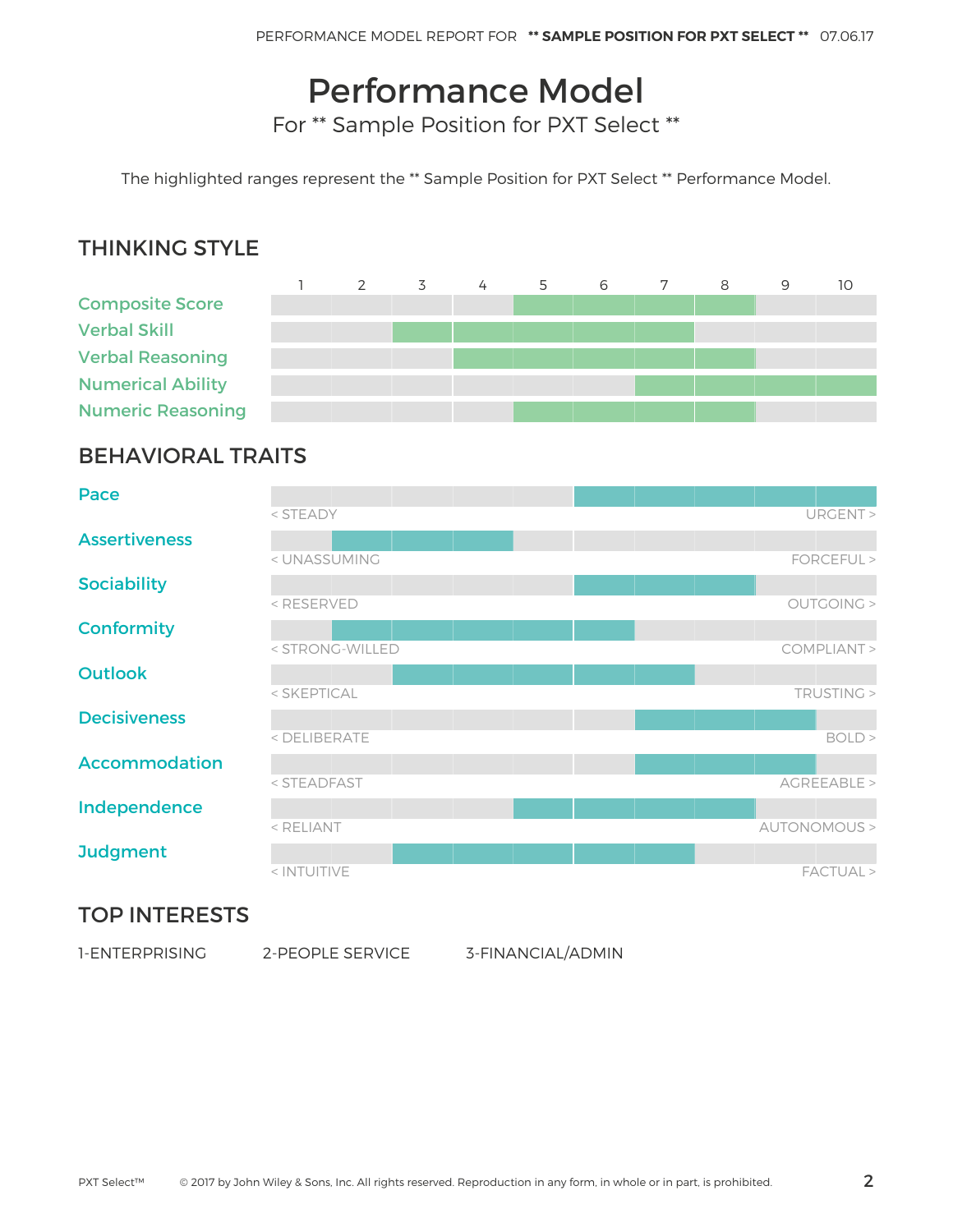# Performance Model

For \*\* Sample Position for PXT Select \*\*

# THINKING STYLE

A primary resource for learning is the ability to process information from one's environment. In most training situations, this information is in the form of either words or numbers. Each of the following scales measures an aspect of understanding words or numbers and using each as part of the reasoning process. They form the foundation for problem solving, communication, interaction, and learning skills used on the job.

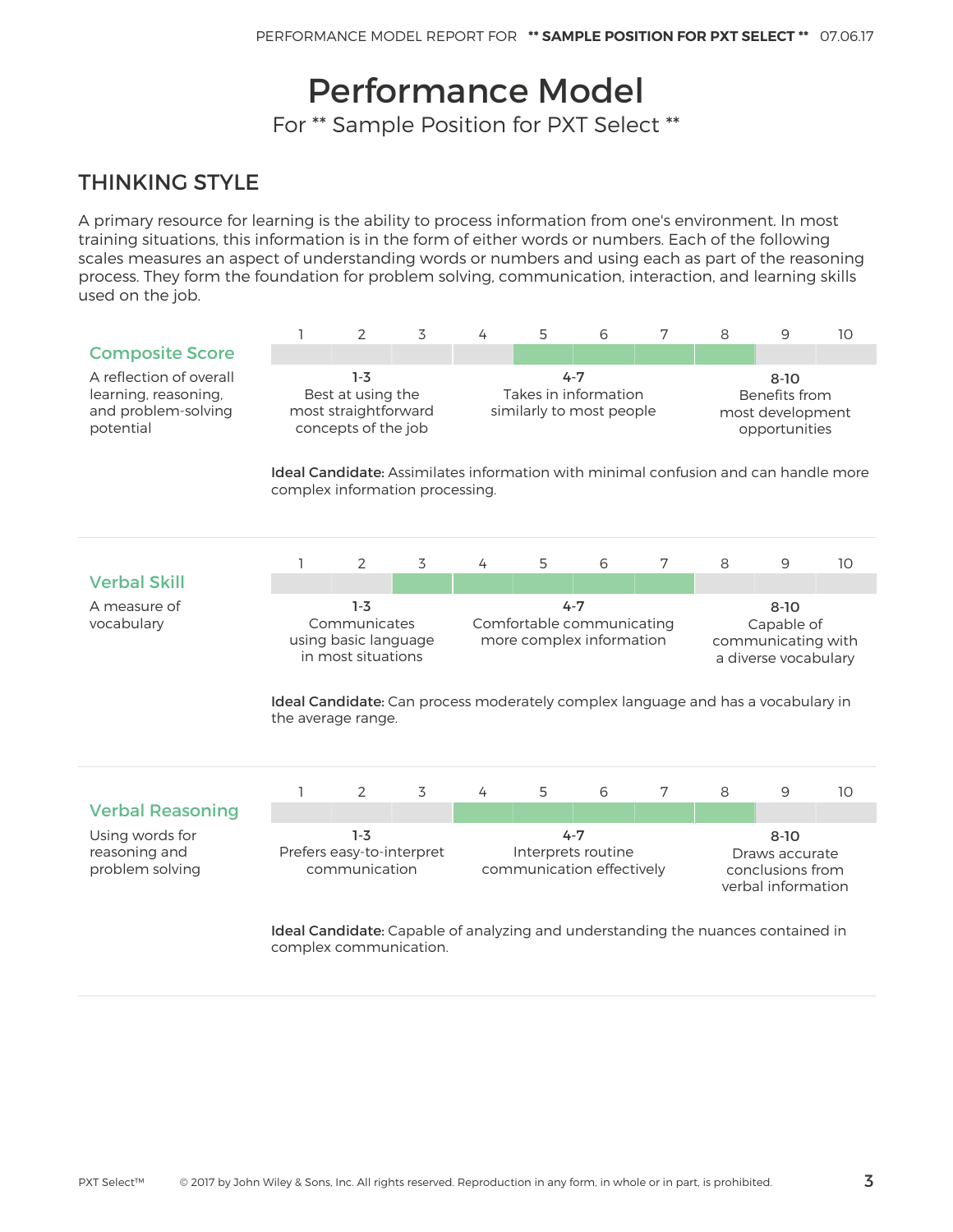|                                                                                                                             |                                                                                                                                                              | 2 | 3                                                                     | 4 | 5 | 6                                                                        | 7 | 8 | 9 | 10 |  |
|-----------------------------------------------------------------------------------------------------------------------------|--------------------------------------------------------------------------------------------------------------------------------------------------------------|---|-----------------------------------------------------------------------|---|---|--------------------------------------------------------------------------|---|---|---|----|--|
| <b>Numerical Ability</b>                                                                                                    |                                                                                                                                                              |   |                                                                       |   |   |                                                                          |   |   |   |    |  |
| A measure of<br>numerical calculation<br>ability                                                                            | $1-3$<br>Most comfortable<br>with easy calculations                                                                                                          |   | $4 - 7$<br>Comfortable with routine<br>numerical calculations         |   |   | $8-10$<br>Able to carry out<br>advanced numerical<br>calculations        |   |   |   |    |  |
| <b>Ideal Candidate</b> : Performs intricate calculations easily and is comfortable<br>communicating complex data to others. |                                                                                                                                                              |   |                                                                       |   |   |                                                                          |   |   |   |    |  |
|                                                                                                                             |                                                                                                                                                              | 2 | 3                                                                     | 4 | 5 | 6                                                                        | 7 | 8 | 9 | 10 |  |
| <b>Numeric Reasoning</b>                                                                                                    |                                                                                                                                                              |   |                                                                       |   |   |                                                                          |   |   |   |    |  |
| Using numbers as a<br>basis in reasoning and<br>problem solving                                                             | $1-3$<br>May be able to use<br>simple mathematical<br>rules for problem solving                                                                              |   | $4 - 7$<br>Comfortable drawing conclusions<br>based on numerical data |   |   | $8 - 10$<br>Can easily process<br>numerical data to<br>reach conclusions |   |   |   |    |  |
|                                                                                                                             | <b>Ideal Candidate:</b> Reasonably efficient when using numerical data in decision making<br>and requires little assistance in processing charts and graphs. |   |                                                                       |   |   |                                                                          |   |   |   |    |  |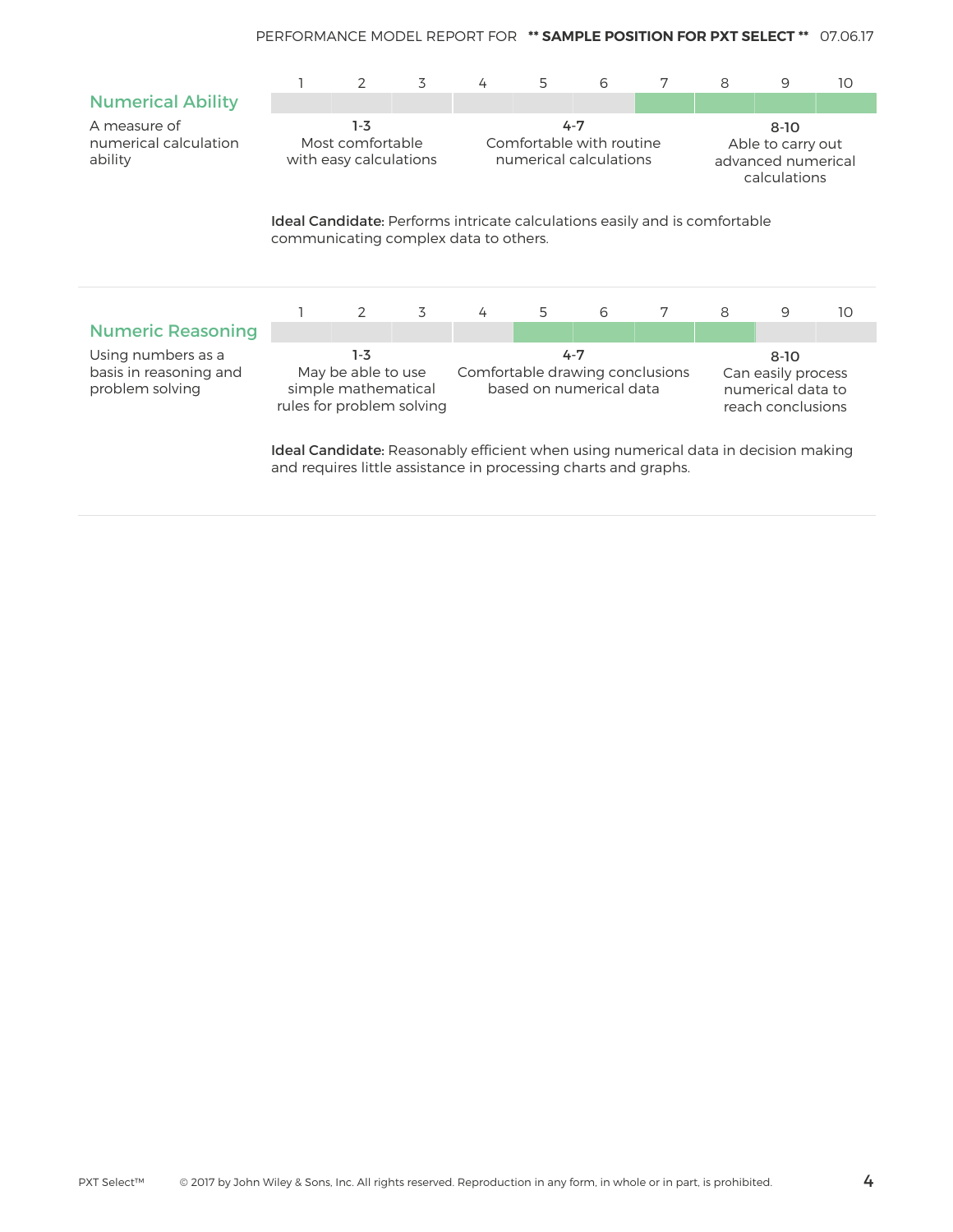### BEHAVIORAL TRAITS

Behavioral Traits help define who we are by influencing our behaviors. As our strengths and the combinations of our behavioral traits vary, so do our behaviors. The following are some of the traits that have been shown to be important in work settings.

#### Pace

Overall rate of task completion

< STEADY Patient Good with routine

URGENT > Driven Fast-paced

Ideal Candidate: Very active and results-driven with the ability to juggle the demands of several tasks at once.

#### Assertiveness

Expression of opinions and need for control

< UNASSUMING Diplomatic Low need to control

FORCEFUL > Competitive Achievement-oriented

Ideal Candidate: Little need to have influence over others and, instead, is content to follow direction in an amicable environment.

#### **Sociability**

Desire for interaction with others

< RESERVED Introverted Keeps to oneself

OUTGOING > Extraverted People-oriented

Ideal Candidate: Generally outgoing and capable of working effectively in a team environment.

#### **Conformity**

Attitude on policies and supervision

< STRONG-WILLED Individualistic thinking Willingness to question

COMPLIANT > Conventional Works within the rules

Ideal Candidate: Effective without direct management, yet welcomes some structure and supervision as needed.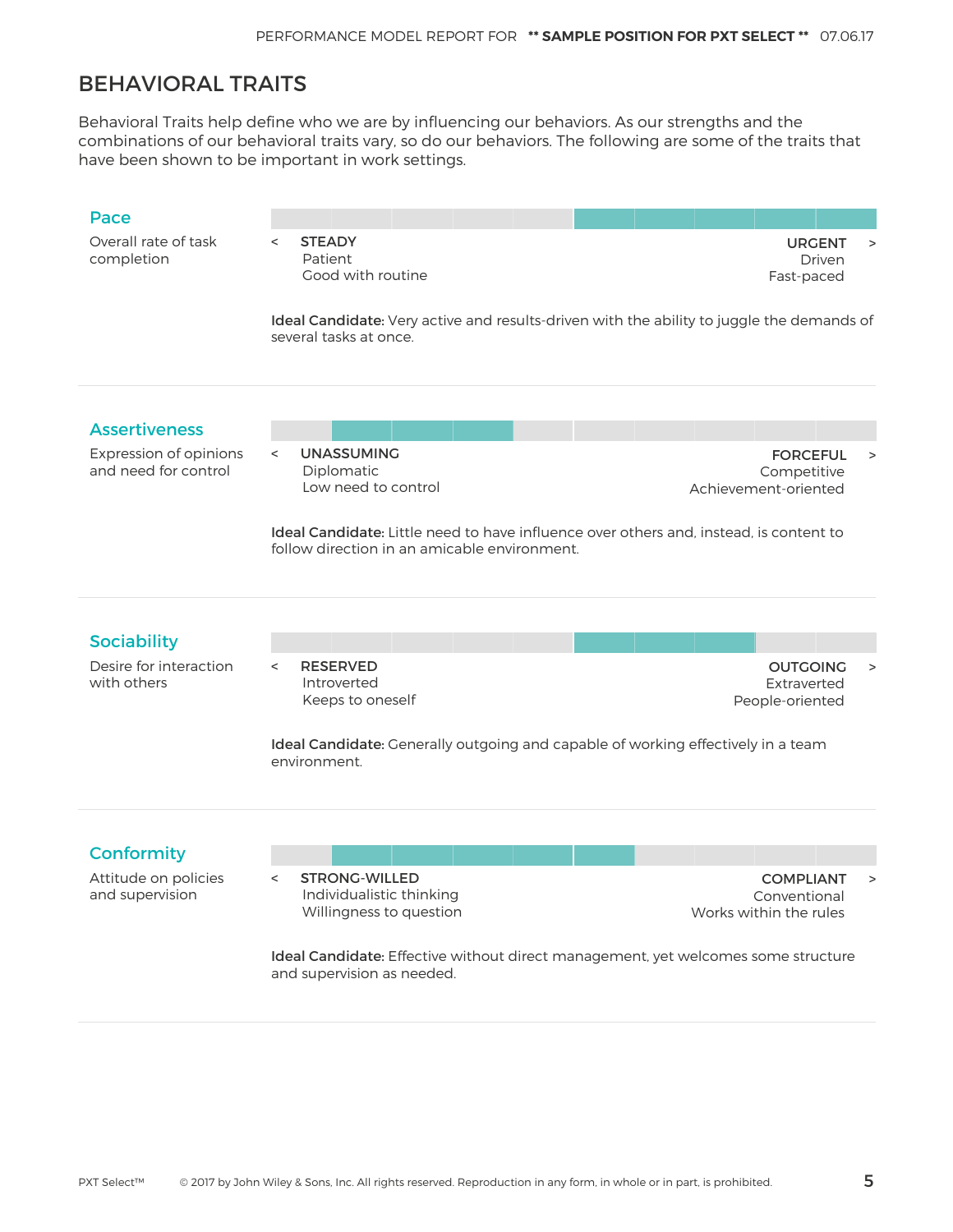

#### Independence

Level of preference for instruction and guidance

- 
- < RELIANT May seek support Accepts instruction

AUTONOMOUS > Slow to seek guidance Likes to set own direction

Ideal Candidate: Moderately independent yet can accept necessary guidance and instruction.

#### **Judgment**

Basis for forming opinions and making decisions

< INTUITIVE May follow a hunch Considers emotions

FACTUAL > Logical Focuses on facts

Ideal Candidate: Uses judgment that balances common sense and practical experience.